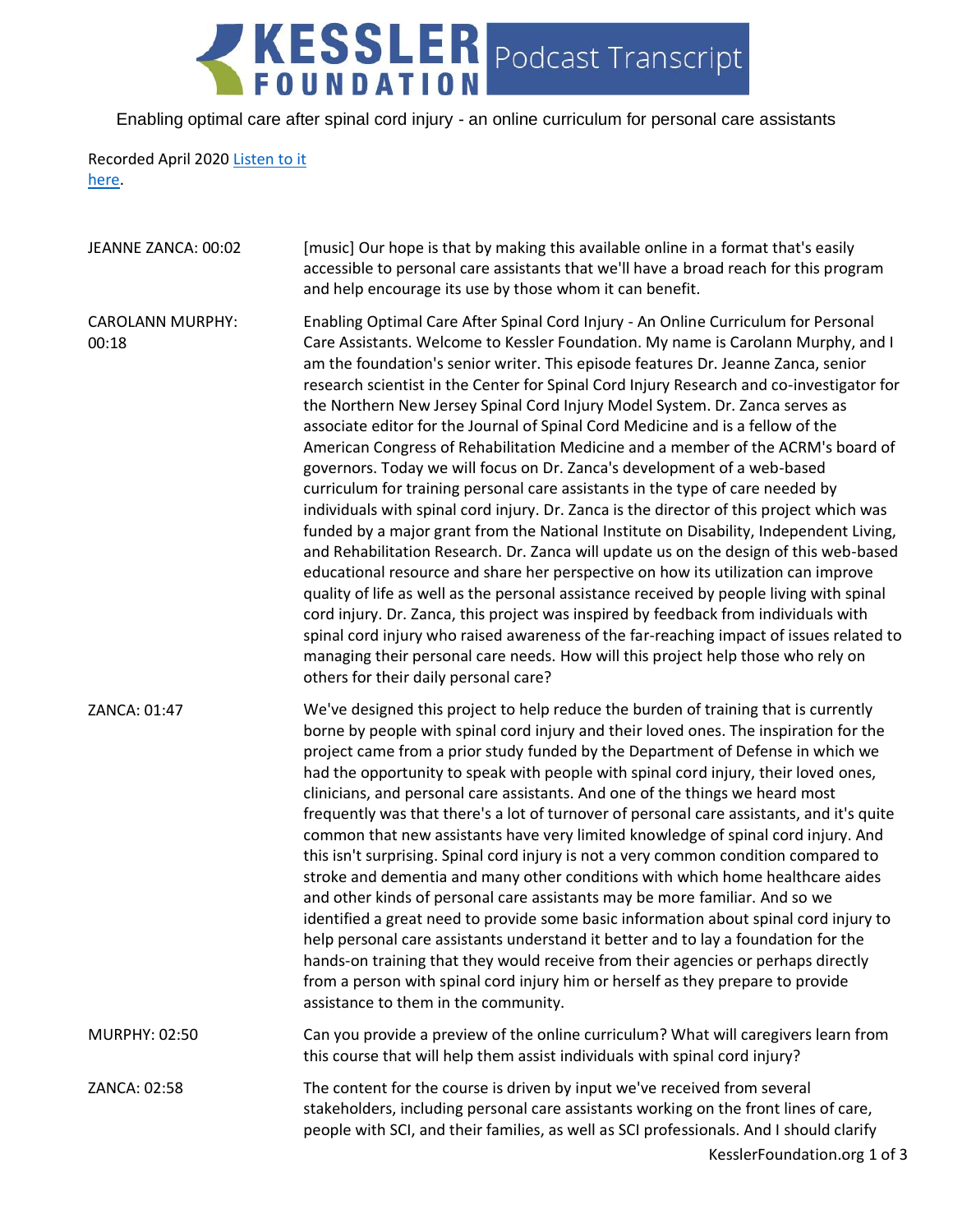## KESSLER Podcast Transcript

## Enabling optimal care after spinal cord injury - an online curriculum for personal care assistants

|               | that when I say personal care assistant here, I'm speaking about someone who's not<br>already a friend or family member of someone with spinal cord injury who's hired to<br>provide assistance to them in daily activities such as dressing and bathing and moving<br>from bed to wheelchair. So the content of the course that's geared to these personal<br>care assistants is divided into several chapters or modules. The first of these talks<br>about what spinal cord injury is, what the spinal cord injury helps to control, and how<br>spinal cord injuries may happen. The next module talks about the physical functions<br>that are affected by SCI. And then we move onto another module focusing on<br>personal and social challenges created by spinal cord injury. We also address common<br>misunderstandings that people in the general community and in the home healthcare<br>community can often have about people with spinal cord injury, how secondary<br>complications can develop, and what personal care assistants can do to help prevent<br>those. And then finally, we will offer some resources to assist personal care assistants<br>in applying what they've learned and give them some more in-depth information on<br>other supplemental topics, such as tips for building a positive working relationship<br>with their clients with spinal cord injury, helping to manage blood pressure, which is a<br>common problem for people with SCI, equipment and SCI, which is very important for<br>daily life but often involves some specialized things you might not ordinarily see when<br>working with other populations, and tips for safe transfers, which was identified by<br>our stakeholders as a major area of focus. |
|---------------|---------------------------------------------------------------------------------------------------------------------------------------------------------------------------------------------------------------------------------------------------------------------------------------------------------------------------------------------------------------------------------------------------------------------------------------------------------------------------------------------------------------------------------------------------------------------------------------------------------------------------------------------------------------------------------------------------------------------------------------------------------------------------------------------------------------------------------------------------------------------------------------------------------------------------------------------------------------------------------------------------------------------------------------------------------------------------------------------------------------------------------------------------------------------------------------------------------------------------------------------------------------------------------------------------------------------------------------------------------------------------------------------------------------------------------------------------------------------------------------------------------------------------------------------------------------------------------------------------------------------------------------------------------------------------------------------------------------------------------------------------------------------|
| MURPHY: 04:43 | Sounds very comprehensive and most useful to those who will be caring for people<br>with spinal cord injury. How will this resource be made available?                                                                                                                                                                                                                                                                                                                                                                                                                                                                                                                                                                                                                                                                                                                                                                                                                                                                                                                                                                                                                                                                                                                                                                                                                                                                                                                                                                                                                                                                                                                                                                                                              |
| ZANCA: 04:52  | Well, we're going to take advantage of the Kessler Foundation Learning Center at<br>kflearn.org which has been previously established by other scientists in the<br>organization. And this is a web-based form of education. It's a platform that's<br>powered by Thinkific, one of several different services available to assist instructors in<br>providing online education. And the course will be programmed into that interface so<br>that it can be viewed on any device that's connected to the internet, so a laptop, a<br>desktop, a tablet, a smartphone. And this'll be particularly important because we<br>know that there are a number of individuals in the home healthcare community who<br>may not have easy access to computers but do have better access to smartphones.<br>And so the course will be distributed in a way that will be friendly to users of all<br>different kinds of devices.                                                                                                                                                                                                                                                                                                                                                                                                                                                                                                                                                                                                                                                                                                                                                                                                                                                |
| ZANCA: 05:40  | And there's several strategies that we're going to use to raise awareness of this<br>course. So as you know, Kessler is a member of the Spinal Cord Injury Model Systems<br>program which is a network of 14 centers around the country that provide specialized<br>care to people with spinal cord injury. And so we will use our connections through<br>that network to help individuals with spinal cord injury, their loved ones, and<br>healthcare professionals at those centers be aware of the course. There's also<br>different centers that are accredited by the Commission on Accreditation of<br>Rehabilitation Facilities that have specialized SCI programs of care that we'll reach out<br>to. And we've also partnered with home healthcare agencies. In the project steering<br>committee, we have representatives from BAYADA and from Medside Healthcare,<br>which is very active in the southeastern portion of the United States, and they're<br>advising us on the content of the course and will help us pilot test the course and also<br>raise awareness within their organizations about its availability. And finally, we have<br>KasalanFaundation and 3 of 2                                                                                                                                                                                                                                                                                                                                                                                                                                                                                                                                                                          |
|               |                                                                                                                                                                                                                                                                                                                                                                                                                                                                                                                                                                                                                                                                                                                                                                                                                                                                                                                                                                                                                                                                                                                                                                                                                                                                                                                                                                                                                                                                                                                                                                                                                                                                                                                                                                     |